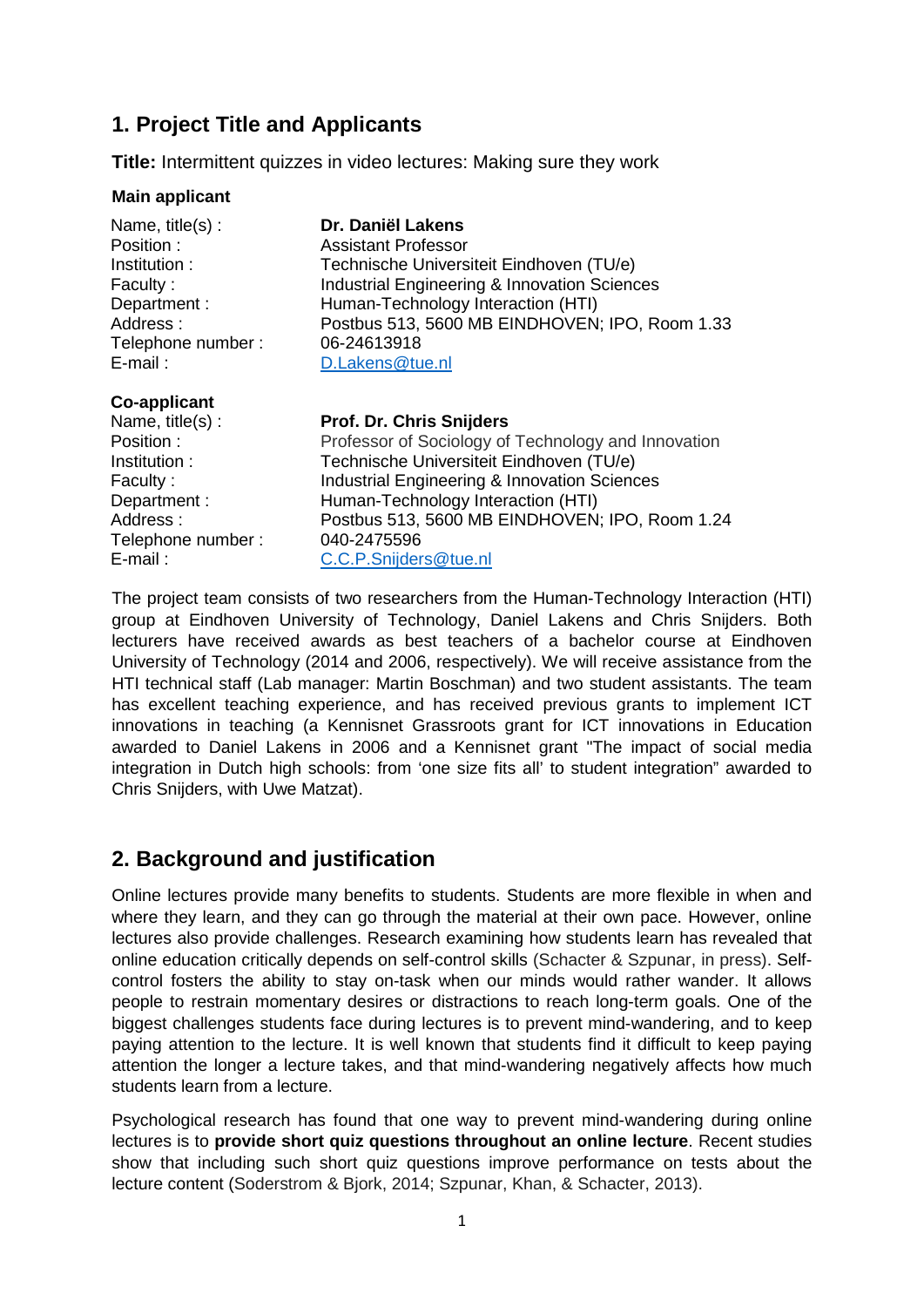In addition to trying to prevent mind-wandering, self-regulated learning requires other metacognitive processes. One of these is monitoring how well students understand the contents of the lecture. In classrooms, students can ask clarifying questions (either to fellow students or the lecturer), but this is not possible in online lectures. Intermittent quizzes in video lectures can provide students feedback on how well they understand the lecture content, and have been found to reduce students' anxiety about the final test for a course (Schacter & Szpunar, in press).

Making online lectures more attractive and easier to set one's mind to is of special importance in the TU/e context, where the number of courses with substantial numbers of students is large, online lectures are offered more and more, but the attendance to standard online video lectures is low (Gorissen, Van Bruggen, & Jochems, 2012).

These studies provide a clear indication that introducing short quiz questions during video lectures can help to improve students' performance. However, there are a number of important questions that need to be addressed before these insights can be applied in education. These questions are both theoretical and practical in nature, as we outline below.

## **3. Objectives**

In the proposed project, the goal is to examine both the practical aspects of implementing quizzes in online environments (so that responses can easily be stored and analyzed by the lecturer), as well as the theoretical aspects of when quizzes work optimally, and what their long-term effects are.

When intermittent quizzes are used in online lectures, one important question is how performance on these quizzes can be tracked. While it is relatively easy to introduce quizzes and questions in online lectures where performance is not tracked (e.g., 'please pause this video and answer this question for yourself, then continue the video') actively taking part in quizzes where performance is not tracked is in itself a self-regulation challenge. A further reason to keep track of students' performance on quizzes during online lectures is that it allow lecturers to easily keep track of topics that require additional clarification during contact hours.

Thus, it is important to examine how we can create quizzes where the performance is tracked, preferably by integrating quizzes in web lectures that are integrated in the Learning Management System(s) used at our university. One of the objectives of this project is to find the best (existing) software to achieve this, and work out the practical details to implement this software in our Learning Management Systems (LMS). We will focus on SCORM compliant solutions (the standard for web-based electronic educational technology) to make sure our solution will work with other (or future) learning management systems, and such that even if proprietary software that is not SCORM compatible would be used at the TU/e in the future, teachers can easily use free open software LMS solutions (e.g., MOODLE) to implement intermittent quizzes in video lectures. The practical aim is that any lecturer with a basic understanding of computer software should be able to add quizzes to online videos and analyze the results, as effortlessly as possible.

A more theoretical question is where the trade-off lies between the use of quiz questions to increase students' attention, and their disruptive effect on the flow of a lecture. Little is known on the number of quizzes to be used to achieve optimal efficiency, and whether this optimum purely depends on the duration of a lecture, or on its content (e.g., density of information, topic, etc.). A second theoretical question is to what extent the beneficial effects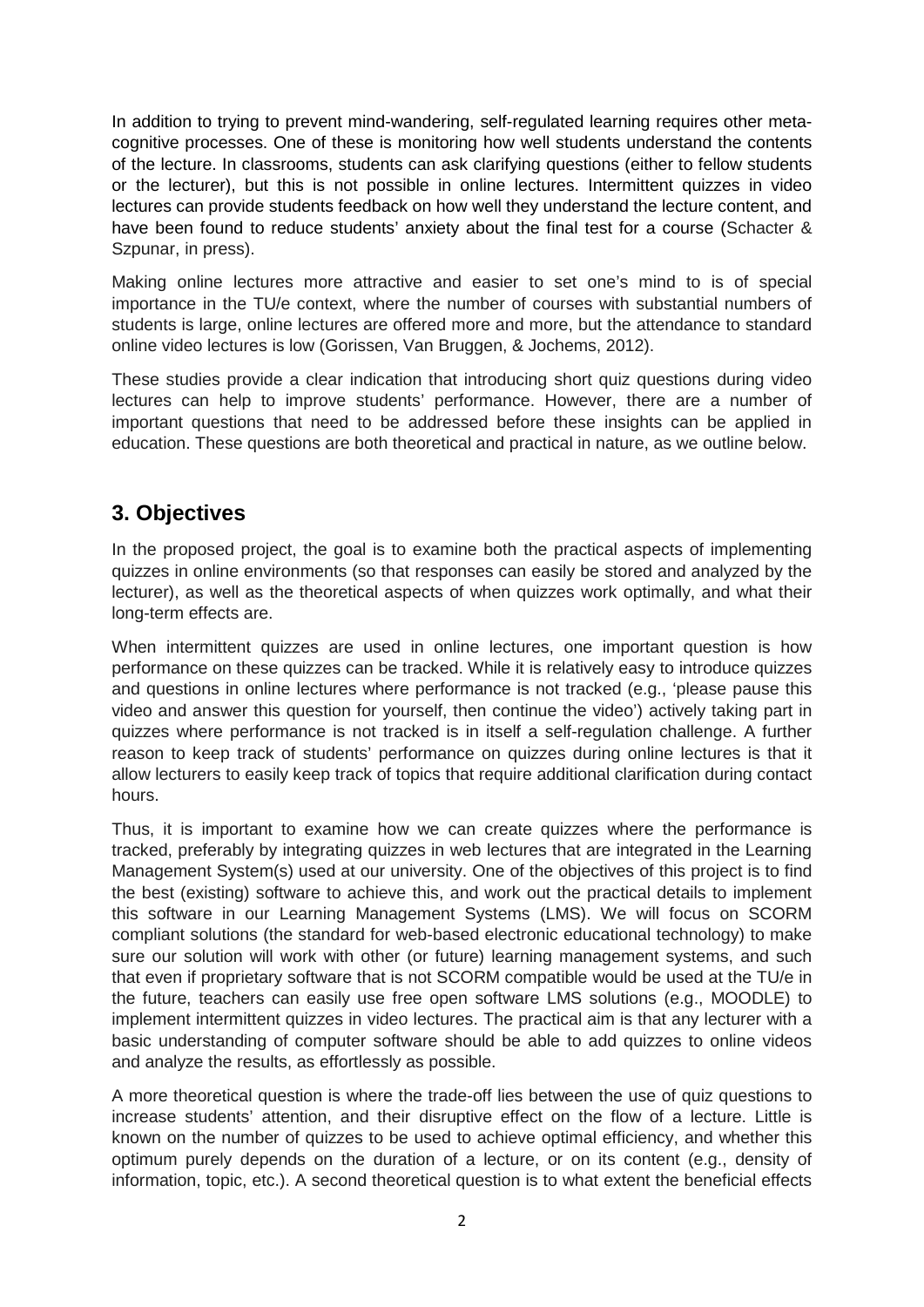of quizzes that have been observed in recent experiments depend on their novelty (e.g., students trying out something novel) and how well these effects hold up in online lecture series that continue for several weeks. A third theoretical question is whether only knowledge and insight (as has been demonstrated in the literature), or also practical skills can be tested. We aim to examine these theoretical questions in our student population.

#### **4. Expected outcomes**

The project has two expected outcomes. On the one hand, we aim to work out the practical details of how to create online quizzes in video lectures, providing teachers with the knowhow of which software to use, and a practical 'how-to' explaining step-by-step how to create such quizzes, and make sure students' scores are accessible in whichever Learning Management System the TU/e will choose to use.

On the other hand, we aim to examine whether online quizzes are actually beneficial in our student population. We will look at whether and how much memory for lecture content will improve, as well as the relation with performance on exams. We are especially interested in whether there are long term effects, and what a good frequency of the number of quizzes is, as a function of the duration of the lecture. We will use the quizzes to test general knowledge and insight (in the introduction to psychology course 0HV10), but also practical skills (in the statistics course 0HV110). Finally, we will evaluate students' attitudes towards the use of quizzes through questionnaires administered at the end of the course. This should help teachers to decide whether the use of quizzes in video lectures is beneficial or not, and provide some guidelines about how many quiz questions should be used.

We will provide a step-by-step guide (in English) to create online quizzes in the software that turns out to meet our requirements best (as detailed in Work Package 1 below). Furthermore, we will summarize our findings as to whether students improve when video lectures contain intermittent quizzes, as well as their attitude towards these quizzes, and share both on the 3TU.CEE website, as well as in the scientific literature.

### **5. Project Design & Management**

To achieve our goals, we will start by investigating different tools to create interactive quizzes in online video lectures. Essential requirements are that the software is easy to use by teachers without having to rely on technical support, and that the software can create quizzes with a range of different questions types (multiple choice, open questions) that are compliant with the Learning Management Systems used across the 3TU, and compatible with the SCORM standard to guarantee use in possible future learning management systems.

For example, both Adobe Captivate and Camtasia Studio allow users to create SCORM compatible video lectures with online quizzes whose answers are automatically stored in for example the open-source learning platform Moodle, used at TU/e. We will evaluate the available open source and commercial software packages based on their features, and examine their perceived ease of use (personally, but also in a sample of lecturers at the 3TU). Note that we do not intend to write new software but seek to find clever use of existing packages instead.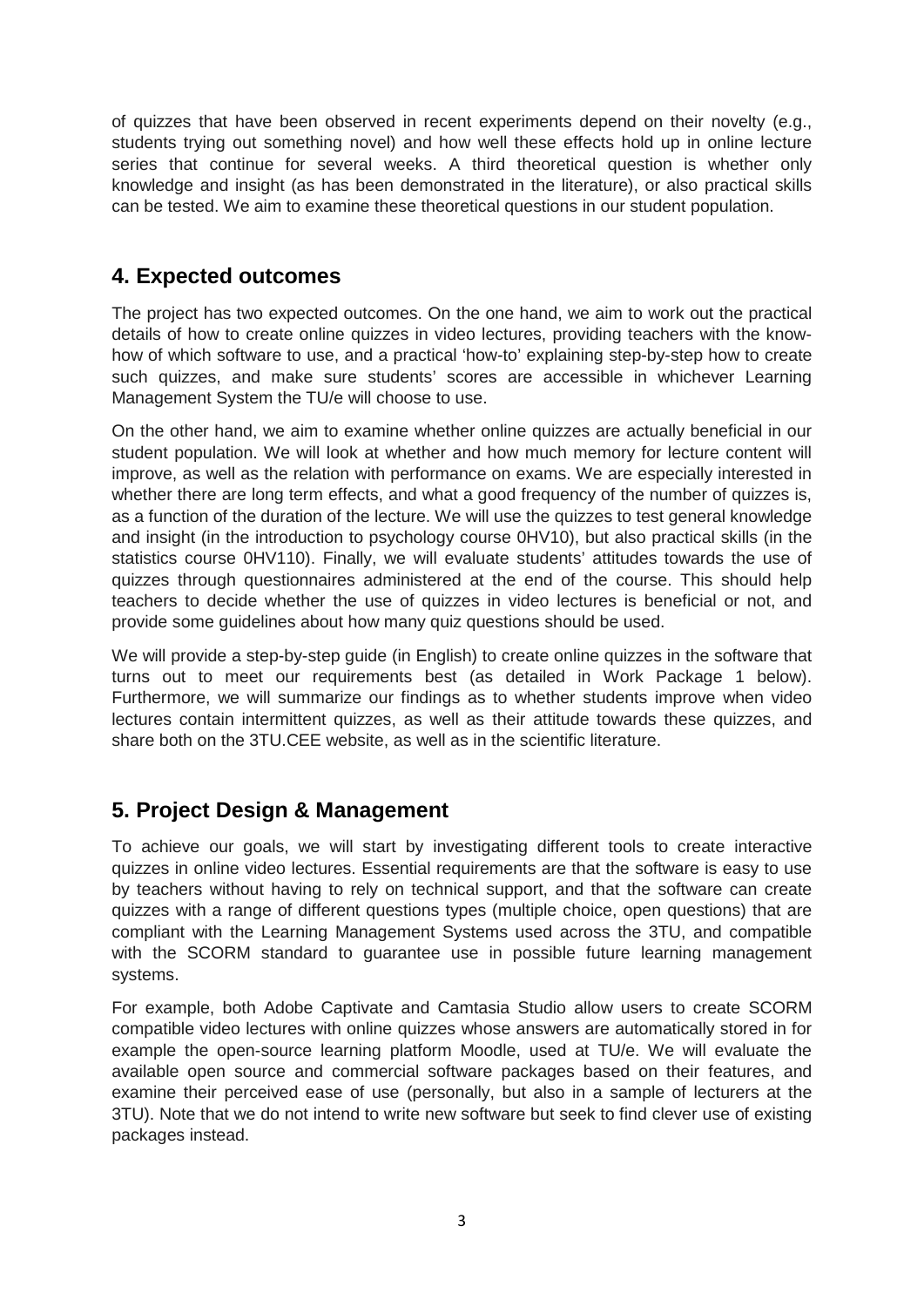When a choice for a specific software package has been made, we will implement quizzes in online video lectures, and experimentally examine their long-term effects, as well as the optimal number of quizzes s a function of the duration of the lecture. We will do so based on performance measures (most notably, students' results on exams), but at the same time examine subjective experiences of students through questionnaires aimed at understanding their attitudes towards and satisfaction with intermittent quizzes.

### **Description of work**

The project will last for 12 months and consists of Work Packages (WPs):

- 1. WP 1: Identifying suitable software packages and technical realization
- 2. WP 2: Developing and testing effect of intermittent quizzes in online lectures

#### **Work Package 1**

Our technical support staff at the HTI department will create an overview of the top software packages that meet our requirements (both technical, in terms of allowing users to create interactive quizzes in online video lectures that can integrate with Learning Management Systems, as practical, in terms of the type of questions we want to be able to ask). They provide an initial evaluation of the different software packages based on cost, flexibility, and ease of use. Subsequently they will pick a top 3 of software packages that meet our needs, search for (or create) a quick guide to creating quizzes in the specific software package, and together with Daniel Lakens and a research assistant, ask a representative sample of lecturers at the 3TU to give feedback about the software package they prefer. Finally, after choosing the software we will use together with Daniel Lakens and Chris Snijders, the technical support team will create a step-by-step guide on how to create quizzes (and how to update quizzes in future years, without having to re-record the lectures) and a step-by-step guide on how to deliver the video lectures within the Learning Management Systems used in the 3TU. The goal is to pick a software package that most lecturers can easily work with, and make it as easy as possible for lecturers to use the software in their video lectures.

#### **Work Package 2**

To examine the long term effects of intermittent quizzes (testing both knowledge and insight, as practical statistical skills) in video lectures, determine the optimal number of quizzes as a function of the duration of the quiz, and investigate the subjective attitudes of students towards the quizzes, Daniel Lakens and Chris Snijders will create video lectures for two different courses. Video lectures will be created for 0HV110 (Behavioral Research Methods 3, a third year bachelor course on statistics and research methods) and 0HV10 (Introduction to Psychology and Technology). The two courses differ in number of students (in 2015, 56 for 0HV110, 199 for 0HV10) and in content (applied statistics for 0HV110, theory for 0HV10). Using these two courses allows us to examine whether there are differences in the course characteristics that determine the usefulness of intermittent quizzes, or whether the possible benefits of intermittent quizzing apply more generally. We will vary the presence (vs. absence) of quizzes in video lectures, as well as the number of quizzes per lecture, and compare recall of the course material at the end of each lecture. We will similarly compare recall of the course content with normal lectures, during which live (clicker) quizzes will be administered, or not. These lectures will be distributed evenly over the 8 weeks of a course to examine the long term effects, as well as the general benefit of quizzes on test performance. In addition, we will administer an evaluation form at the end of each course in